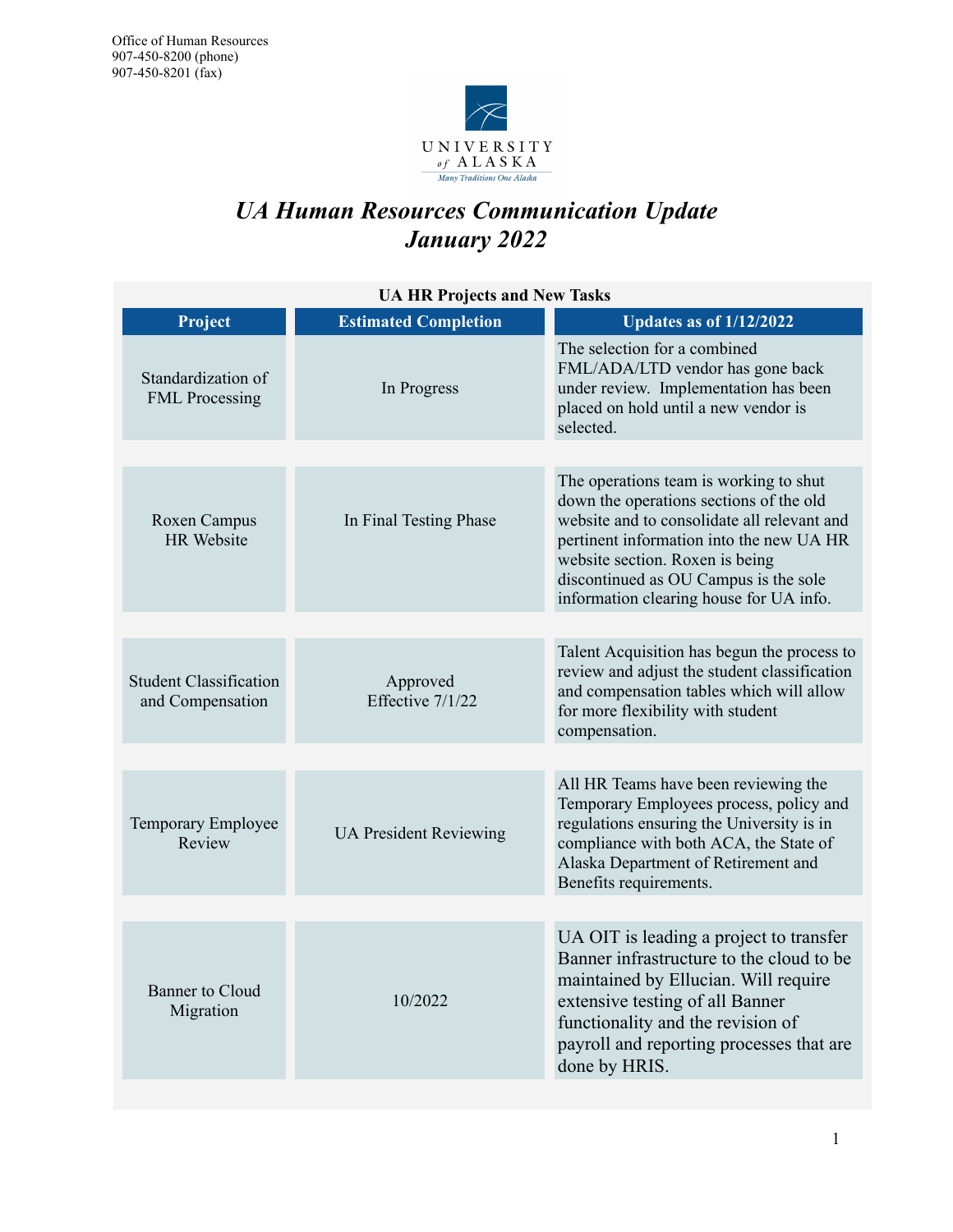

| Streamline of Faculty | HR is investigating a proposal on |
|-----------------------|-----------------------------------|
| Spring 2022           | streamlining how faculty contract |
| Contract Extensions   | extensions are tracked in Banner. |

Human Resources is making improvements to the system and procedures to better serve employees. This is an update on projects currently in progress. Our projects are a team effort. As we improve our processes, we communicate with those directly impacted throughout the system.

# *Process Improvement Projects and Tasks*

## **Standardization of FML processing**

The Employee Transitions and Benefits team is continuing the work to improve and standardize the processing and tracking of Family Medical Leave across the UA system. This includes assessing current processes, establishing common tracking methods and new streamlined processes to implement new tools to collect and manage FML requests efficiently and securely.

*Update as of 11/2/2021:* The team has discontinued the Emergency Family and Medical Leave Expansion Act (EFMLEA) leave due to the expiration on 9/30/21 of the federal guidance. FML vendor implementation with HRIS integration is on hold. Vendor selection of silver medalist from RFP is underway due to performance failure of initially selected vendor.

# **UA HR Website**

A project plan is in place to further develop the UA HR webpage. This project will turn into a coordinated task with members from each HR team once the move from Roxen is complete.

*Update as of 1/11/22:* The project plan to migrate all existing content and create updated content for Operations has been completed. The work to update existing content has begun.

## **Temporary Employee Review**

Talent Acquisition in conjunction with Operations, Employee Transitions and Benefits, and Customer Service, are reviewing Temporary Employees' processes, policies and regulations. This will allow the University to be in better compliance with both ACA and The State of Alaska Department of Retirement and Benefits requirements.

*Update as of 01/11/2022:* The Temp Work Team will be meeting Jan 22 to work out implementation details. proposed implementation will be 3Q FY 22The proposal has been approved by the UA President and Governance groups.

## **Faculty Hiring Process Improvement**

Talent Acquisition has begun the process to review and adjust the faculty hiring process within myUA. This will allow all MAUs to use a singular process and singular language to hire staff. It will also reduce some of the current statuses being used within myUA.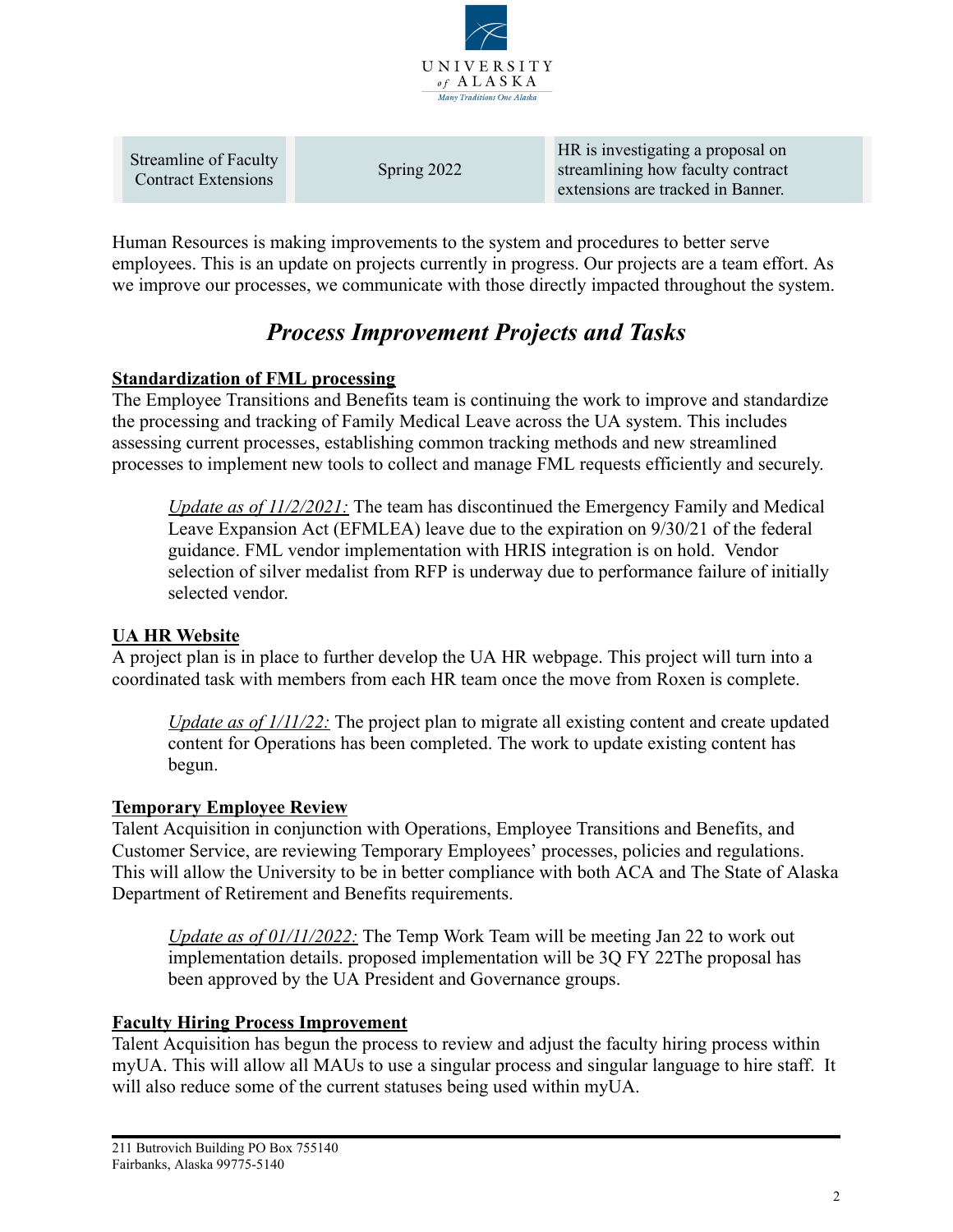

*Update as of 01/11/22:* The work team has reviewed requirements and is working on language and statuses within myUA. The project is continuing to move forward with a proposed completion date in 3Q FY22.

# **Post-COVID Workplace Project**

HR is leading a cross-functional, cross-campus team to research and identify the University of Alaska workplace after the COVID pandemic.

*Update as of 1/11/22:* The final report on the project with recommendations for further review was delivered to university leadership in mid-December. The teams will continue to meet on a quarterly basis over the next year to review progress and discuss employee feedback, making adjustments as needed.

# **Streamline of Faculty Contract Extensions**

HR is investigating a proposal on streamlining how faculty contract extensions are tracked in Banner. The proposed changes would eliminate the following items:

- Need for UA departments to create and submit job forms and appointment letters.
- 10 earnings codes and
- Two job change codes
- Customized processes to apply holiday leave to those on contract extension
- Manual processing of timesheets for those taking leave while on contract extension

*Update as of 11/3/2021:* Feedback from Provost Offices and General Counsel has been received. Revisions to the proposal based on this feedback is in process. The next step is to share this with the HR Coordinators throughout the system.

# **ACA Annual Reporting**

HR Operations is working with Employee Transitions and Benefits and Lockton Consulting to identify a vendor that can take on the annual reporting obligations for ACA.

*Update as of 1/11/2022:* The implementation with the 3rd party vendor, Accord, is in progress with completion expected in February.

# *Required Projects and Tasks*

## **COVID-19 Vaccination Tracking**

UA HR has been tasked with tracking those employees that are required to provide proof of the COVID-19 vaccination as well as to review and approve any exemptions.

*Update as of 12/8/2021:* With the assistance of UAS IT, a tracking and verification tool has been created which allows authorized individuals to review COVID-19 vaccination documentation and update the employee's record. Verification of COVID-19 vaccination records and reviewing of exemptions have started. The due date for verification is 1/18/22.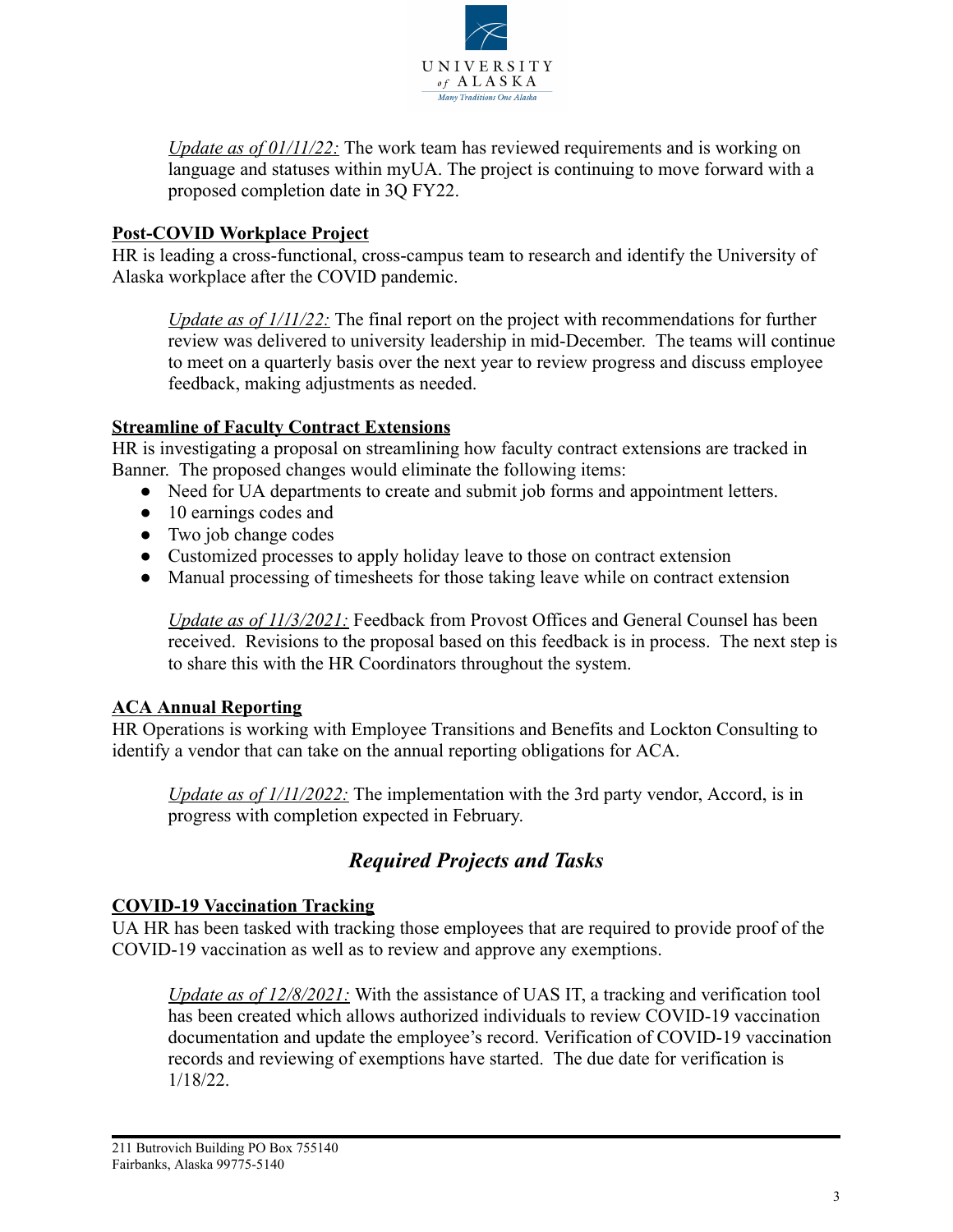

# **Banner to Cloud Migration**

UA OIT is leading a project to transfer the Banner infrastructure to the cloud so it can be maintained by Ellucian. This will require extensive testing of all Banner functionality and the revision of most of the payroll and reporting processes that are done by HRIS. Cross-over to the cloud is scheduled for 10/20/2022 to 10/23/2022.

*Update as of 1/11/22:* The team of HR Core testers met for the kickoff meeting to discuss goals and set expectations. The first phase of testing is underway and will be wrapped up by mid to late February.

# **Request Management Replacement**

UA HR currently uses Spoke for our request management and knowledge base functions. The vendor has been acquired by another organization and will not be continuing support for this product. The current contract ends on 6/30/22 and a replacement is required. TeamDynamix is a project management, request management and knowledge base tool that is currently used by UAA IT and OIT. UA HR will join these other university departments in implementation as a replacement for SPOKE.

*Update as of 12/8/21:* Technical demos for all UA HR staff and employee experience demos for HR Coordinators are being scheduled. Development of an implementation plan is underway.

## **Student Salary Table Implementation**

Talent Acquisition, Personnel and HRIS will work together to implement the new student salary table structure that was approved by President Pitney and will be effective on 7/1/22.

*Update as of*  $1/11/22$ *:* The Project Team is meeting with HR and financial representatives from across the system to get feedback on potential implementation plans during January.

## **Testing HR's B9 Admin Pages for Problem Resolution**

HR was the first functional area to test B9 transformed pages and because of this, the format they were delivered in is not the same as all of the other B9 pages used today by other functional areas. Payroll and Personnel are encountering problems with these transformed pages requiring assistance from Ellucian to triage and fix.

*Update as of 12/8/21:* Ellucian resources have been identified and work is scheduled to begin at the end of January through February 2022.

## **Calendar Year End Processes**

HR Accounting, Payroll and HRIS are working together to complete the calendar year end processes. Completion is expected by the end of February.

*Update as of 1/11/22:* Teams are working on the W-2 CYE tasks for the remainder of January. CYE tasks will be completed at the end of the month.